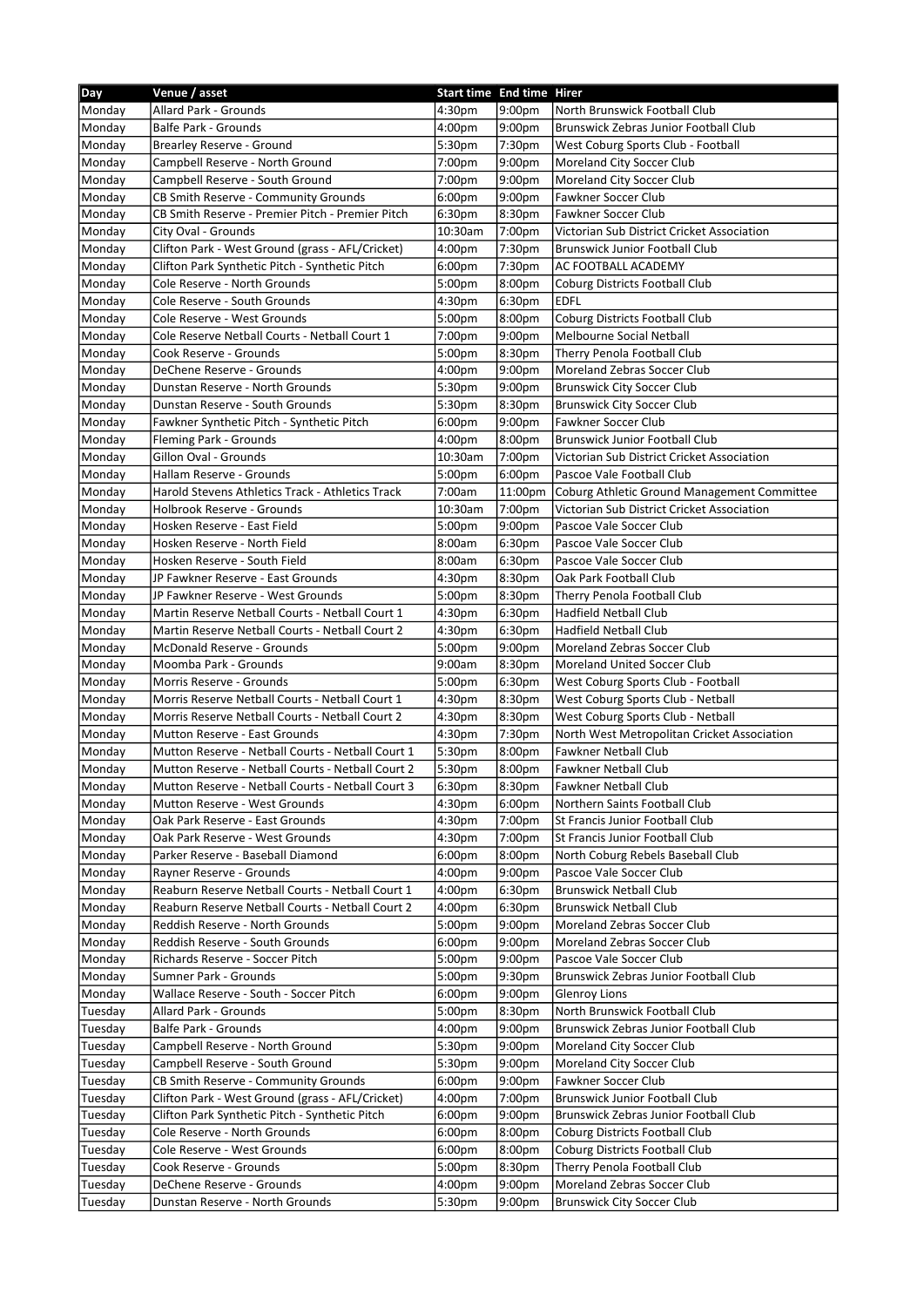| Tuesday   | Dunstan Reserve - South Grounds                             | 5:00pm             | 9:00pm             | Brunswick City Soccer Club                  |
|-----------|-------------------------------------------------------------|--------------------|--------------------|---------------------------------------------|
| Tuesday   | Fawkner Synthetic Pitch - Synthetic Pitch                   | 6:00pm             | 9:00 <sub>pm</sub> | Fawkner Soccer Club                         |
| Tuesday   | Fleming Park - Grounds                                      | 4:00pm             | 8:30pm             | Brunswick Lacrosse Club                     |
| Tuesday   | Gillon Oval - Grounds                                       | 5:00pm             | 7:30pm             | <b>Brunswick Cricket Club</b>               |
| Tuesday   | Hallam Reserve - Grounds                                    | 6:00 <sub>pm</sub> | 8:30pm             | Pascoe Vale Football Club                   |
| Tuesday   | Harold Stevens Athletics Track - Athletics Track            | 7:00am             | 11:00pm            | Coburg Athletic Ground Management Committee |
| Tuesday   | Hosken Reserve - East Field                                 | 5:00 <sub>pm</sub> | 9:00 <sub>pm</sub> | Pascoe Vale Soccer Club                     |
| Tuesday   | Hosken Reserve - North Field                                | 4:00pm             | 9:00 <sub>pm</sub> | Pascoe Vale Soccer Club                     |
| Tuesday   | Hosken Reserve - South Field                                | 4:00pm             | 9:00pm             | Pascoe Vale Soccer Club                     |
| Tuesday   | Jackson Reserve - Grounds                                   | 5:30pm             | 7:00pm             | <b>Coburg Football Club</b>                 |
| Tuesday   | JP Fawkner Reserve - East Grounds                           | 4:30pm             | 8:30pm             | Oak Park Football Club                      |
| Tuesday   | McDonald Reserve - Grounds                                  | 5:00pm             | 9:00pm             | Moreland Zebras Soccer Club                 |
| Tuesday   | Moomba Park - Grounds                                       | 5:30pm             | 9:00 <sub>pm</sub> | <b>Moreland United Soccer Club</b>          |
| Tuesday   | Morris Reserve Netball Courts - Netball Court 1             | 4:30pm             | 8:30pm             | West Coburg Sports Club - Netball           |
| Tuesday   | Morris Reserve Netball Courts - Netball Court 2             | 4:30pm             | 8:30pm             | West Coburg Sports Club - Netball           |
| Tuesday   | Oak Park Reserve - East Grounds                             | 4:30pm             | 8:00pm             | Pascoe Vale Central Cricket Club            |
| Tuesday   | Oak Park Reserve - West Grounds                             | 4:30pm             | 8:00pm             | Pascoe Vale Central Cricket Club            |
| Tuesday   | Parker Reserve - Baseball Diamond                           | 5:00pm             | 8:00pm             | North Coburg Rebels Baseball Club           |
| Tuesday   | Parker Reserve - West Grounds (juniors only)                | 5:30pm             | 7:30pm             | West Coburg Sports Club - Football          |
| Tuesday   | Rayner Reserve - Grounds                                    | 5:00pm             | 9:00pm             | Pascoe Vale Soccer Club                     |
| Tuesday   | Reaburn Reserve Netball Courts - Netball Court 1            | 4:00 <sub>pm</sub> | 6:00 <sub>pm</sub> | <b>Brunswick Netball Club</b>               |
| Tuesday   | Reaburn Reserve Netball Courts - Netball Court 2            | 4:00pm             | 6:00pm             | <b>Brunswick Netball Club</b>               |
| Tuesday   | Reddish Reserve - North Grounds                             | 5:00pm             | 9:00 <sub>pm</sub> | Pascoe Vale Soccer Club                     |
| Tuesday   | Reddish Reserve - South Grounds                             | 5:00pm             | 9:00 <sub>pm</sub> | Pascoe Vale Soccer Club                     |
| Tuesday   | Richards Reserve - Soccer Pitch                             | 5:00pm             | 9:00pm             | Pascoe Vale Soccer Club                     |
| Tuesday   | Shore Reserve - Grounds                                     | 4:00pm             | 9:00pm             | West Coburg Sports Club - Football          |
| Tuesday   | Sumner Park - Grounds                                       | 5:00 <sub>pm</sub> | 9:30pm             | Brunswick Zebras Junior Football Club       |
| Tuesday   | Wallace Reserve - South - Soccer Pitch                      | 6:00 <sub>pm</sub> | 9:00pm             | Glenroy Lions                               |
| Tuesday   | Wylie Reserve - Grounds                                     | 4:00pm             | 7:00pm             | <b>Brunswick Junior Football Club</b>       |
|           | Wednesday   Allard Park - Grounds                           | 7:00 <sub>pm</sub> | 9:00pm             | <b>Brunswick Ultimate Frisbee</b>           |
| Wednesday | Balfe Park - Grounds                                        | 4:00pm             | 9:00 <sub>pm</sub> | Brunswick Zebras Junior Football Club       |
| Wednesday | Campbell Reserve - North Ground                             | 5:30pm             | 7:00pm             | Moreland City Soccer Club                   |
|           | Wednesday Campbell Reserve - South Ground                   | 5:30pm             | 9:00 <sub>pm</sub> | Moreland City Soccer Club                   |
|           | Wednesday CB Smith Reserve - Premier Pitch - Premier Pitch  | 6:30 <sub>pm</sub> | 9:00 <sub>pm</sub> | Moreland Zebras Soccer Club                 |
| Wednesday | Clifton Park Synthetic Pitch - Synthetic Pitch              | 8:00am             | 1:00 <sub>pm</sub> | <b>Recreation Services</b>                  |
|           | Wednesday Cole Reserve - North Grounds                      | 5:00pm             | 8:00pm             | Coburg Districts Football Club              |
|           | Wednesday Cole Reserve - West Grounds                       | 5:00pm             | 8:00pm             | Coburg Districts Football Club              |
| Wednesday | Cole Reserve Netball Courts - Netball Court 1               | 7:00pm             | 8:30pm             | Melbourne Social Netball                    |
| Wednesday | DeChene Reserve - Grounds                                   | 4:00pm             | 9:00pm             | Moreland Zebras Soccer Club                 |
|           | Wednesday   Dunstan Reserve - North Grounds                 | 6:00 <sub>pm</sub> | 8:00pm             | <b>Brunswick City Soccer Club</b>           |
|           | Wednesday   Dunstan Reserve - South Grounds                 | 5:30pm             | 9:00pm             | <b>Brunswick City Soccer Club</b>           |
| Wednesday | Fawkner Synthetic Pitch - Synthetic Pitch                   | 6:00 <sub>pm</sub> | 7:30pm             | AC FOOTBALL ACADEMY                         |
|           | Wednesday   Fleming Park - Grounds                          | 4:00pm             | 6:00pm             | Brunswick Junior Football Club              |
|           | Wednesday Hallam Reserve - Grounds                          | 5:00pm             | 6:00 <sub>pm</sub> | Pascoe Vale Football Club                   |
|           | Wednesday Harold Stevens Athletics Track - Athletics Track  | 7:00am             | 11:00pm            | Coburg Athletic Ground Management Committee |
| Wednesday | Hosken Reserve - East Field                                 | 5:00pm             | 9:00 <sub>pm</sub> | Pascoe Vale Soccer Club                     |
| Wednesday | Hosken Reserve - North Field                                | 4:00pm             | 9:00pm             | Pascoe Vale Soccer Club                     |
| Wednesday | Hosken Reserve - South Field                                | 4:00pm             | 9:00pm             | Pascoe Vale Soccer Club                     |
| Wednesday | JP Fawkner Reserve - East Grounds                           | 4:30pm             | 8:30pm             | Oak Park Football Club                      |
|           | Wednesday JJP Fawkner Reserve - West Grounds                | 5:00pm             | 8:30pm             | Therry Penola Football Club                 |
|           | Wednesday Martin Reserve Netball Courts - Netball Court 1   | 5:30pm             | 8:30pm             | <b>Hadfield Netball Club</b>                |
|           | Wednesday   Martin Reserve Netball Courts - Netball Court 2 | 5:30pm             | 8:30pm             | Hadfield Netball Club                       |
| Wednesday | McDonald Reserve - Grounds                                  | 5:00pm             | 9:00 <sub>pm</sub> | Moreland Zebras Soccer Club                 |
| Wednesday | Morris Reserve Netball Courts - Netball Court 1             | 4:30pm             | 8:30pm             | West Coburg Sports Club - Netball           |
| Wednesday | Morris Reserve Netball Courts - Netball Court 2             | 4:30pm             | 8:30pm             | West Coburg Sports Club - Netball           |
| Wednesday | Mutton Reserve - East Grounds                               | 4:30pm             | 7:30 <sub>pm</sub> | North West Metropolitan Cricket Association |
| Wednesday | Mutton Reserve - Netball Courts - Netball Court 1           | 4:30pm             | 6:30 <sub>pm</sub> | Fawkner Netball Club                        |
|           | Wednesday Mutton Reserve - Netball Courts - Netball Court 2 | 4:30pm             | 6:30pm             | Fawkner Netball Club                        |
|           | Wednesday Mutton Reserve - Netball Courts - Netball Court 3 | 4:30pm             | 7:00pm             | Fawkner Netball Club                        |
| Wednesday | Mutton Reserve - Netball Courts - Netball Court 4           | 4:30pm             | 6:30pm             | <b>Fawkner Netball Club</b>                 |
| Wednesday | Mutton Reserve - Netball Courts - Netball Court 5           | 4:30pm             | 7:00pm             | <b>Fawkner Netball Club</b>                 |
| Wednesday | Mutton Reserve - Netball Courts - Netball Court 6           | 4:30pm             | 7:00pm             | Fawkner Netball Club                        |
| Wednesday | Mutton Reserve - Netball Courts - Netball Court 7           | 4:30pm             | 7:00pm             | <b>Fawkner Netball Club</b>                 |
| Wednesday | Mutton Reserve - West Grounds                               | 4:30pm             | 6:00pm             | Northern Saints Football Club               |
| Wednesday | Parker Reserve - Baseball Diamond                           | 6:00 <sub>pm</sub> | 8:00pm             | North Coburg Rebels Baseball Club           |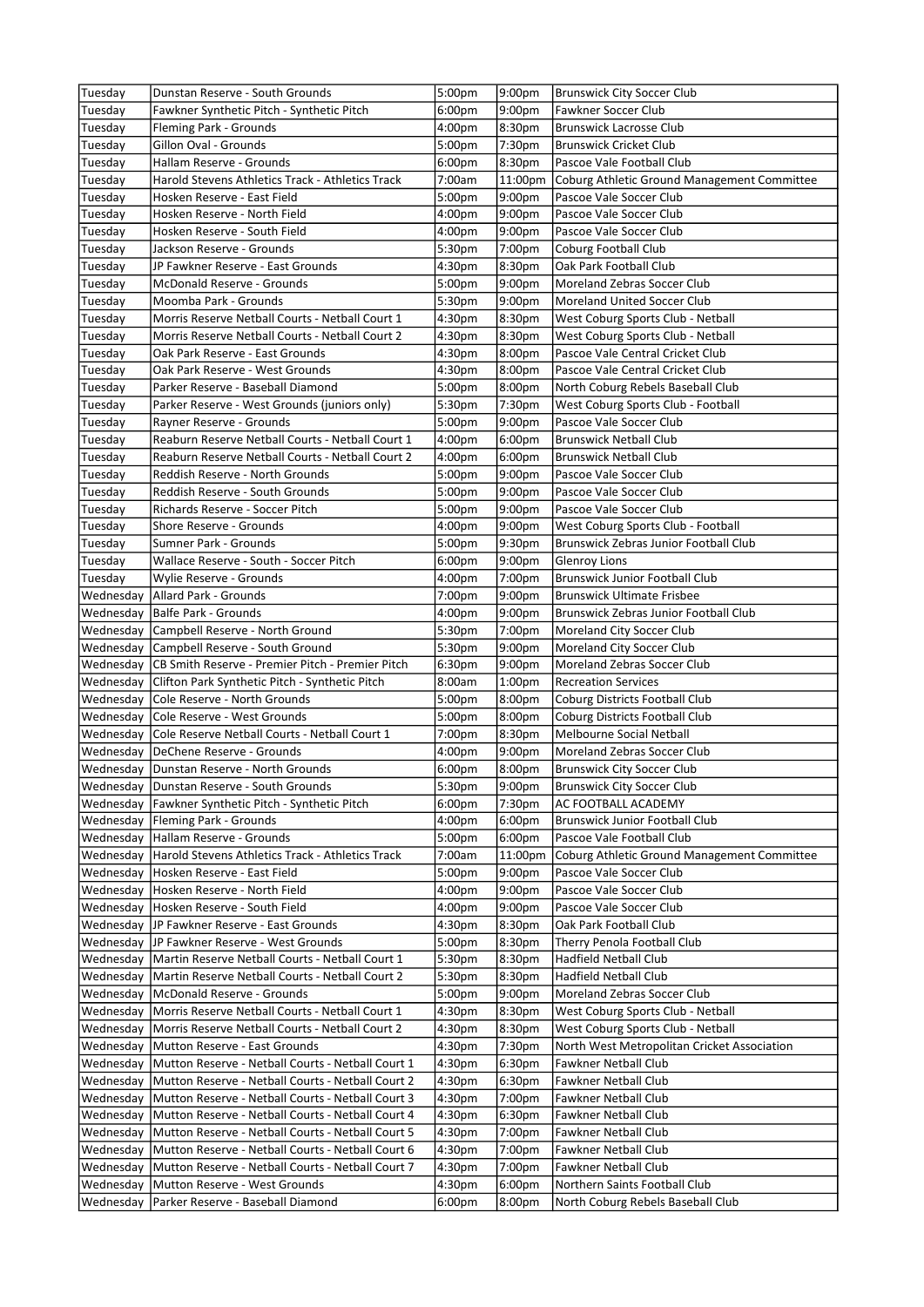|           | Wednesday   Parker Reserve - East Grounds (senior & junior)  | 6:00 <sub>pm</sub> | 9:00pm             | North Coburg Rebels Baseball Club           |
|-----------|--------------------------------------------------------------|--------------------|--------------------|---------------------------------------------|
|           | Wednesday Raeburn Reserve - Grounds                          | 11:00am            | 12:00pm            | St Oliver Plunkett Primary School           |
|           | Wednesday Rayner Reserve - Grounds                           | 4:00pm             | 9:00pm             | Pascoe Vale Soccer Club                     |
| Wednesday | Reaburn Reserve Netball Courts - Netball Court 1             | 4:00pm             | 6:30pm             | <b>Brunswick Netball Club</b>               |
|           | Wednesday   Reaburn Reserve Netball Courts - Netball Court 2 | 4:00pm             | 6:30 <sub>pm</sub> | <b>Brunswick Netball Club</b>               |
|           | Wednesday Reddish Reserve - North Grounds                    | 5:00pm             | 9:00 <sub>pm</sub> | Moreland Zebras Soccer Club                 |
|           | Wednesday Reddish Reserve - South Grounds                    | 6:00 <sub>pm</sub> | 9:00pm             | Moreland Zebras Soccer Club                 |
|           | Wednesday Richards Reserve - Soccer Pitch                    | 5:00pm             | 9:00pm             | Pascoe Vale Soccer Club                     |
|           | Wednesday Sumner Park - Grounds                              | 5:00pm             | 9:30pm             | Brunswick Zebras Junior Football Club       |
|           | Wednesday   Wallace Reserve - South - Soccer Pitch           | 6:00 <sub>pm</sub> | 9:00pm             | <b>Glenroy Lions</b>                        |
| Thursday  | Allard Park - Grounds                                        | 5:00pm             | 9:00pm             | North Brunswick Football Club               |
| Thursday  | <b>Balfe Park - Grounds</b>                                  | 4:00pm             | 9:00pm             | Brunswick Zebras Junior Football Club       |
| Thursday  | Campbell Reserve - North Ground                              | 7:00pm             | 8:30pm             | Moreland City Soccer Club                   |
| Thursday  | Campbell Reserve - South Ground                              | 7:00pm             | 8:30pm             | Moreland City Soccer Club                   |
| Thursday  | CB Smith Reserve - Community Grounds                         | 6:00 <sub>pm</sub> | 9:00 <sub>pm</sub> | Fawkner Soccer Club                         |
| Thursday  | CB Smith Reserve - Premier Pitch - Premier Pitch             | 7:00pm             | 8:30pm             | Fawkner Soccer Club                         |
| Thursday  | Clifton Park - West Ground (grass - AFL/Cricket)             | 6:00 <sub>pm</sub> | 8:00pm             | <b>Brunswick Football Club</b>              |
| Thursday  | Clifton Park Synthetic Pitch - Synthetic Pitch               | 9:30am             | 11:00am            | SEDA College Victoria                       |
| Thursday  | Cole Reserve - North Grounds                                 | 6:00 <sub>pm</sub> | 8:00pm             | Coburg Districts Football Club              |
| Thursday  | Cole Reserve - West Grounds                                  | 6:00 <sub>pm</sub> | 8:00pm             | Coburg Districts Football Club              |
|           |                                                              |                    |                    |                                             |
| Thursday  | Cook Reserve - Grounds                                       | 5:00pm             | 8:30pm             | Therry Penola Football Club                 |
| Thursday  | DeChene Reserve - Grounds                                    | 4:00pm             | 9:00pm             | Moreland Zebras Soccer Club                 |
| Thursday  | Dunstan Reserve - North Grounds                              | 6:00pm             | 9:00 <sub>pm</sub> | <b>Brunswick City Soccer Club</b>           |
| Thursday  | Dunstan Reserve - South Grounds                              | 5:30pm             | 9:00pm             | <b>Brunswick City Soccer Club</b>           |
| Thursday  | Fawkner Synthetic Pitch - Synthetic Pitch                    | 6:00 <sub>pm</sub> | 9:00pm             | <b>Fawkner Soccer Club</b>                  |
| Thursday  | Fleming Park - Grounds                                       | 4:30pm             | 8:30pm             | <b>Brunswick Lacrosse Club</b>              |
| Thursday  | Gillon Oval - Grounds                                        | 5:00pm             | 7:30pm             | <b>Brunswick Cricket Club</b>               |
| Thursday  | Hallam Reserve - Grounds                                     | 5:00pm             | 6:30 <sub>pm</sub> | Pascoe Vale Football Club                   |
| Thursday  | Harold Stevens Athletics Track - Athletics Track             | 7:00am             | 11:00pm            | Coburg Athletic Ground Management Committee |
| Thursday  | Hosken Reserve - East Field                                  | 5:00pm             | 9:00pm             | Pascoe Vale Soccer Club                     |
| Thursday  | Hosken Reserve - North Field                                 | 4:00pm             | 9:00pm             | Pascoe Vale Soccer Club                     |
| Thursday  | Hosken Reserve - South Field                                 | 4:00pm             | 9:00pm             | Pascoe Vale Soccer Club                     |
| Thursday  | Jackson Reserve - Grounds                                    | 5:30pm             | 7:00pm             | Coburg Football Club                        |
| Thursday  | JP Fawkner Reserve - East Grounds                            | 4:30pm             | 8:30pm             | Oak Park Football Club                      |
| Thursday  | McDonald Reserve - Grounds                                   | 5:00pm             | 9:00 <sub>pm</sub> | Moreland Zebras Soccer Club                 |
| Thursday  | Moomba Park - Grounds                                        | 5:30pm             | 9:00pm             | <b>Moreland United Soccer Club</b>          |
| Thursday  | Morris Reserve Netball Courts - Netball Court 1              | 4:30pm             | 8:30pm             | West Coburg Sports Club - Netball           |
| Thursday  | Morris Reserve Netball Courts - Netball Court 2              | 4:30pm             | 8:30pm             | West Coburg Sports Club - Netball           |
| Thursday  | Mutton Reserve - Netball Courts - Netball Court 4            | 4:30pm             | 6:30pm             | Fawkner Netball Club                        |
| Thursday  | Oak Park Reserve - East Grounds                              | 4:30pm             | 8:00pm             | Pascoe Vale Central Cricket Club            |
| Thursday  | Oak Park Reserve - West Grounds                              | 4:30pm             | 8:00pm             | Pascoe Vale Central Cricket Club            |
| Thursday  | Parker Reserve - Baseball Diamond                            | 4:00pm             | 9:00 <sub>pm</sub> | North Coburg Rebels Baseball Club           |
| Thursday  | Parker Reserve - East Grounds (senior & junior)              | 6:00pm             | 9:00pm             | North Coburg Rebels Baseball Club           |
| Thursday  | Rayner Reserve - Grounds                                     | 5:00pm             | 9:00pm             | Pascoe Vale Soccer Club                     |
| Thursday  | Reaburn Reserve Netball Courts - Netball Court 1             | 4:00pm             | 6:00pm             | <b>Brunswick Netball Club</b>               |
| Thursday  | Reaburn Reserve Netball Courts - Netball Court 2             | 4:00pm             | 6:00pm             | <b>Brunswick Netball Club</b>               |
| Thursday  | Reddish Reserve - North Grounds                              | 5:00pm             | 9:00pm             | Pascoe Vale Soccer Club                     |
| Thursday  | Reddish Reserve - South Grounds                              | 5:00pm             | 9:00pm             | Pascoe Vale Soccer Club                     |
| Thursday  | Richards Reserve - Soccer Pitch                              | 5:00pm             | 9:00 <sub>pm</sub> | Pascoe Vale Soccer Club                     |
| Thursday  | Shore Reserve - Grounds                                      | 4:00pm             | 9:00pm             | West Coburg Sports Club - Football          |
| Thursday  | Sumner Park - Grounds                                        | 5:00pm             | 9:30pm             | Brunswick Zebras Junior Football Club       |
| Thursday  | Wallace Reserve - South - Soccer Pitch                       | 6:00 <sub>pm</sub> | 9:00pm             | <b>Glenroy Lions</b>                        |
| Friday    | Balfe Park - Grounds                                         | 5:00pm             | 9:00pm             | Brunswick Zebras Junior Football Club       |
| Friday    | Campbell Reserve - North Ground                              | 6:00 <sub>pm</sub> | 8:30pm             | Moreland City Soccer Club                   |
| Friday    | Campbell Reserve - South Ground                              | 6:00pm             | 8:30pm             | Moreland City Soccer Club                   |
| Friday    | Clifton Park Synthetic Pitch - Synthetic Pitch               | 6:00 <sub>pm</sub> | 7:30pm             | AC FOOTBALL ACADEMY                         |
| Friday    | Cole Reserve - North Grounds                                 | 5:00pm             | 8:00pm             | Coburg Districts Football Club              |
| Friday    | Cole Reserve - West Grounds                                  | 9:30am             | 11:30am            | Glenroy West Primary School                 |
| Friday    | Cook Reserve - Grounds                                       | 9:30am             | 11:30am            | Glenroy West Primary School                 |
| Friday    | DeChene Reserve - Grounds                                    | 4:00pm             | 9:00pm             | Moreland Zebras Soccer Club                 |
| Friday    | Dunstan Reserve - North Grounds                              | 5:30pm             | 9:00pm             | <b>Brunswick City Soccer Club</b>           |
| Friday    | Dunstan Reserve - South Grounds                              | 5:00pm             | 9:00pm             | <b>Brunswick City Soccer Club</b>           |
| Friday    | Harold Stevens Athletics Track - Athletics Track             | 7:00am             | 11:00pm            | Coburg Athletic Ground Management Committee |
| Friday    | Hosken Reserve - East Field                                  | 5:00pm             | 9:00pm             | Pascoe Vale Soccer Club                     |
| Friday    | Hosken Reserve - North Field                                 | 4:00pm             | 9:00pm             | Pascoe Vale Soccer Club                     |